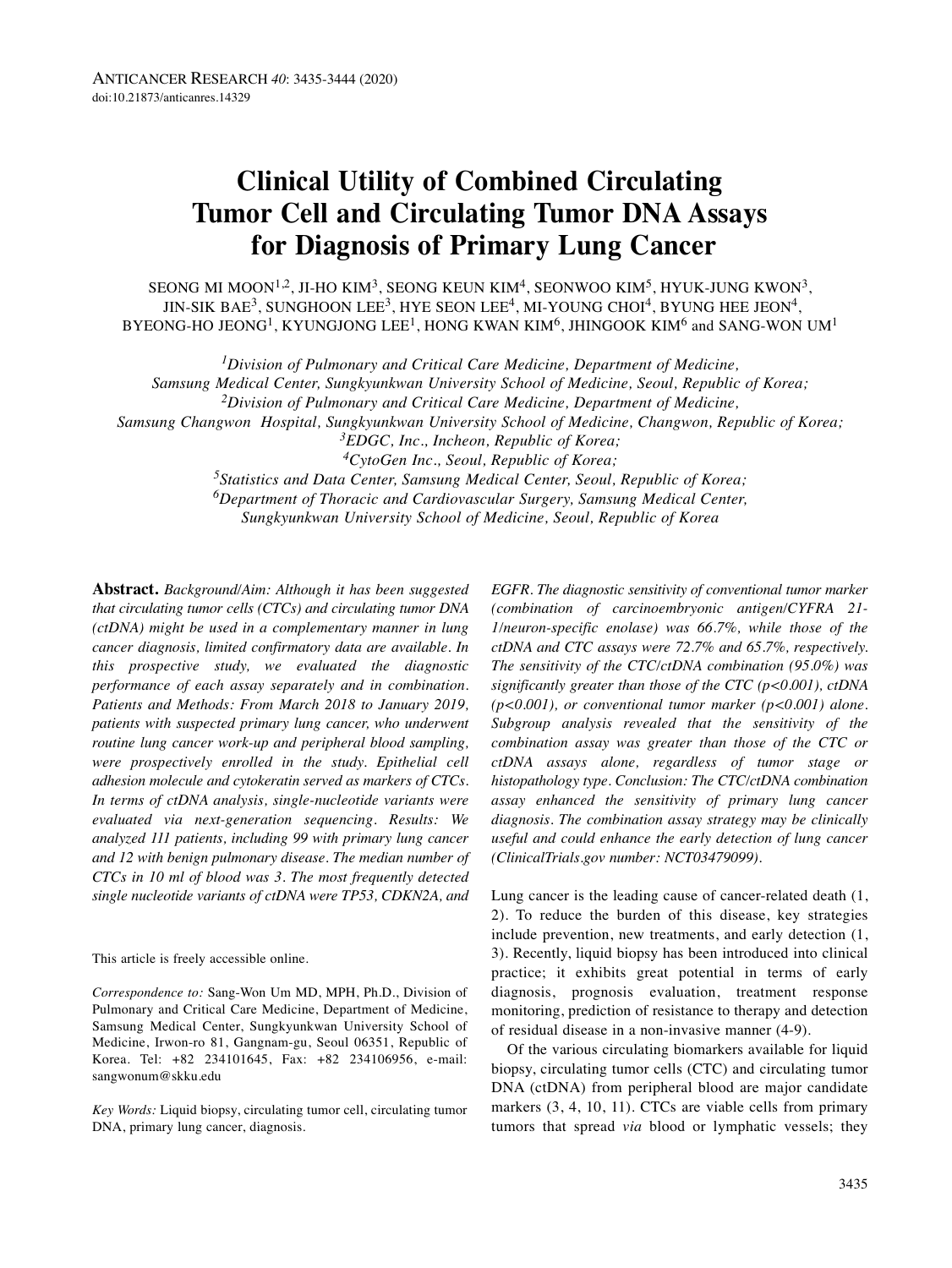provide information regarding tumor morphology and protein expression (3, 8). In terms of lung cancer diagnosis, the reported diagnostic sensitivity of CTCs ranges from 18 to 100% (3). ctDNAs are small double-stranded DNA fragments in plasma, and their release into the bloodstream reflects active secretion from tumor cells, as well as apoptosis, and necrosis; ctDNAs can be used to detect somatic mutations of the primary tumor (8, 12). The reported sensitivity of ctDNA analysis for lung cancer diagnosis ranges from 17 to 100% (3). Because the two technologies exhibit unique strengths and limitations in terms of lung cancer diagnosis (3, 10), it has been suggested that they could be used in a complementary manner as cancer biomarkers (3, 13). However, there are limited data regarding the use of CTC/ctDNA combination in the diagnosis of primary lung cancer.

Thus, the aim of this prospective study was to evaluate the clinical utility of combined CTC and ctDNA assay in the diagnosis of primary lung cancer. The diagnostic performances of each assay, both separately and in combination, were assessed and compared to the diagnostic performances achieved using conventional tumor markers.

### **Patients and Methods**

*Study design and patients.* The primary objective of this prospective observational study was to compare the sensitivity of a combined CTC/ctDNA assay to the sensitivities of CTC and ctDNA assays alone, in terms of primary lung cancer diagnosis. The secondary objectives of the study were to compare accuracies, specificities, predictive values, and false diagnosis rates among the assays. Assays of conventional tumor markers, including carcinoembryonic antigen (CEA), CYFRA 21-1, and neuron-specific enolase (NSE), were compared to the combined CTC/ctDNA assay.

From March 2018 to January 2019, patients who visited the outpatient clinic of the Samsung Medical Center (a 1,979-bed referral hospital in Seoul, Republic of Korea) for evaluation and management of suspected primary lung cancer were screened for inclusion in the study. Patients between 18 and 80 years of age without any history of malignancy within the prior 5 years, who agreed to participate, were enrolled in the study. Patients with a previous history of lung cancer were excluded. After routine workup, patients diagnosed with tumors other than lung cancer or multiple primary lung cancers, as well as those with inconclusive diagnoses because of incomplete work-up, were excluded. Regarding cancer staging, pathological staging was determined patients who underwent surgery and clinical staging for patients that did not undergo surgery.

This study protocol was reviewed and approved by the Institutional Review Board of the Samsung Medical Center (IRB No. 2018-01-081-008). Written informed consent was obtained from each patient before enrollment. This trial was registered at ClinicalTrials.gov (registration number: NCT 03479099).

*Specimen collection, delivery, and processing.* After obtaining consent from the patients, routine lung cancer work-up and peripheral blood sampling (liquid biopsy) were performed. Twenty ml of fresh blood were collected from each patient; samples were delivered to CytoGen Inc. (Seoul, Republic of Korea) for centrifugation and CTC extraction, while the separated plasma was delivered to EDGC (Incheon, Republic of Korea) for detection of ctDNA.

*CTC extraction and analysis.* Blood samples were processed using CytoGen liquid biopsy platform (14). CTCs were enriched using a CTC isolation kit (CytoGen Inc.) and a Smart Biopsy Cell Isolator (CytoGen Inc.). The presence of CTCs was verified by multiimmunofluorescence staining. The nucleic acid dye 4'6-diamidino-2 phenylindole (DAPI) was used to label the nuclei positive cells and CD45 was used to identify leukocytes. CTCs were defined as cells positive for DAPI, epithelial cell adhesion molecule (EpCAM) and/or cytokeratin (CK), but negative for CD45 (Figure 1). CTC images were captured by Smart Biopsy Cell Image Analyzer (CytoGen Inc.) and CTC number was counted by the supporting software.

*ctDNA extraction, sequencing, and analysis.* From the isolated plasma, ctDNA was extracted using chemagic cfDNA 5k kit special H24 (PerkinElmer, Waltham, MA, USA) and the automated nucleic acid purification instrument, Chemagic 360 (PerkinElmer), in accordance with manufacturer's instructions. Somatic alterations of cancer-related genes were detected *via* paired-end sequencing with 150 base pair reads using NextSeq 500/550 High-Output v2 kit (300 cycles) and Nextseq 500 platform (Illumina, San Diego, CA, USA). The targeted libraries were prepared using an EDGC 54 gene targeted panel (Table I). The mean sequencing depth was 3,000× and significantly elevated single nucleotide variants (SNVs) from the Catalogue of Somatic Mutations in Cancer database were identified.

*Definition of primary lung cancer.* The final diagnosis was made based on tissue histopathology obtained during work-up. The cutoff values of conventional tumor markers were ≤7 ng/ml for CEA, ≤3.3 ng/ml for CYFRA 21-1, and ≤12 ng/ml for NSE, according to our laboratory reference limits and previous studies (15-18); elevated levels were considered to be predictive of lung cancer. CTC counts ≥2 in 10 ml of peripheral blood were considered to be predictive of lung cancer, as was the presence of SNVs in ctDNA. Various CTC cut-off values were tested and >2 cells positive for at least one marker (EpCAM or CK) showed the best diagnostic performance compared to other combinations (data not shown). Patients for whom ctDNA data were missing were considered to be false negatives for analysis purposes. In analysis of combination assays, the elevated level of at least one assay was considered to be predictive of lung cancer.

*Statistical analyses.* A sample size of 99 lung cancer patients achieves 80% power to detect 10% difference in the diagnostic sensitivity of the combined CTC/ctDNA assay (compared to the sensitivities of the CTC and ctNDA assays alone) using McNemar's test with a significance level of 0.025 for each comparison. The power was computed using binomial enumeration of all possible outcomes and the proportion of discordant pairs was assumed to be 0.11.

Categorical variables are presented as numbers (percentages) and continuous variables as medians [interquartile range (IQR)]. Sensitivities, accuracies and specificities were calculated based on assay data and final diagnoses. We derived positive and negative predictive values as well as false positive and false negative rates for diagnosis. Comparisons of the sensitivities, accuracies,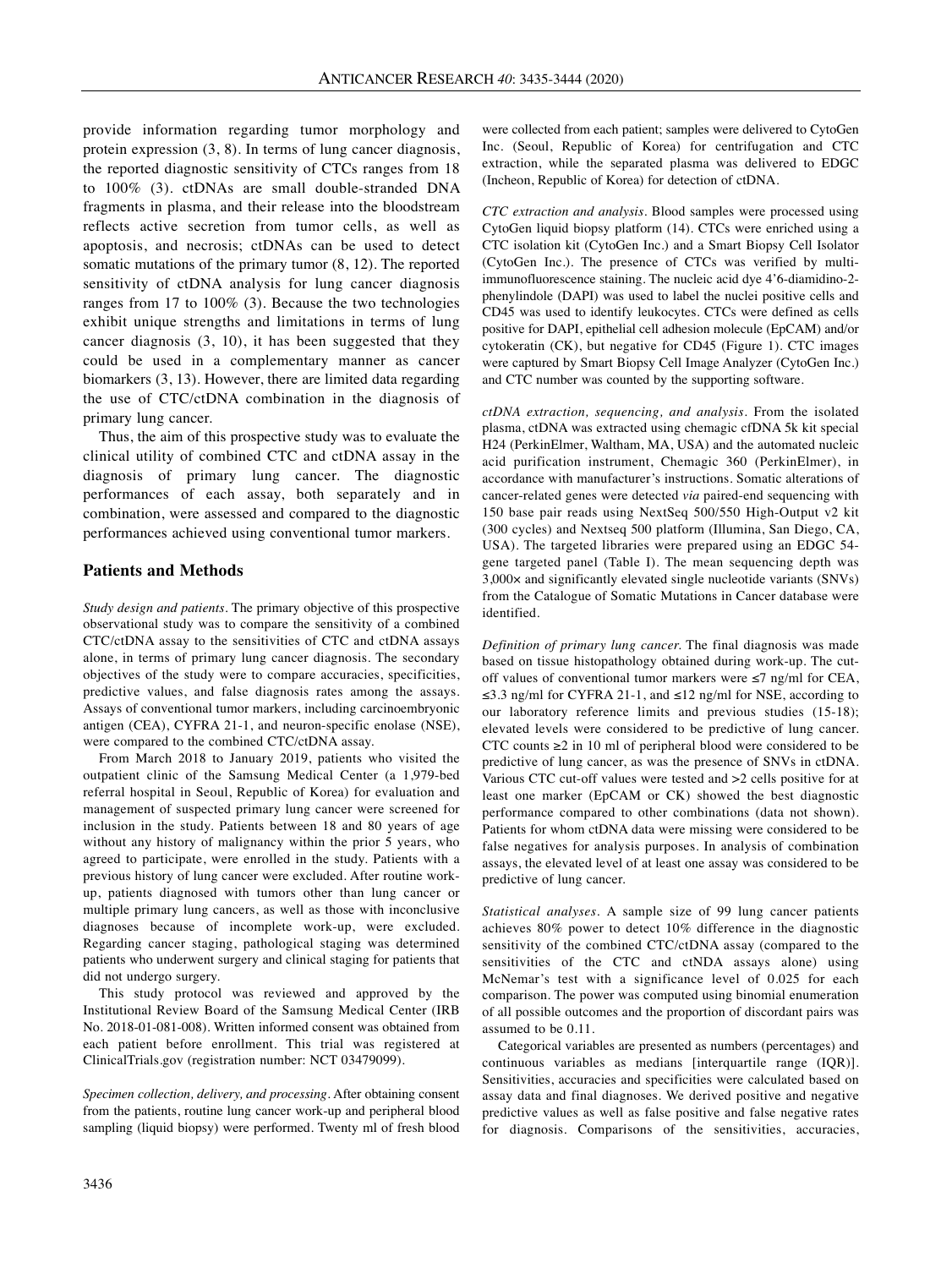|       | <b>DAPI</b> stain | <b>EpCAM</b> stain | CK stain<br>$\qquad \qquad$ | CD45 stain | <b>Merged finding</b> |
|-------|-------------------|--------------------|-----------------------------|------------|-----------------------|
| $\#1$ |                   |                    |                             |            |                       |

|    | <b>DAPI</b> stain | EpCAM stain<br>٠ | CK stain<br>CD45 stain<br>۰ |  | <b>Merged finding</b> |  |  |
|----|-------------------|------------------|-----------------------------|--|-----------------------|--|--|
| #2 |                   |                  |                             |  |                       |  |  |



Figure 1. Representative circulating tumor cell (CTC) analyses. CTCs were defined as cells positive for 4'6-diamidino-2-phenylindole (DAPI), epithelial cell adhesion molecule (EpCAM), and/or cytokeratin (CK), but negative for CD45. Here, three CTCs were analyzed (one EpCAM+/CK-, *one EpCAM–/CK+, and one EpCAM+/CK+).*

Table I. *Panel of 54 target genes for characterization of single nucleotide variants in circulating tumor DNA.*

| AKT1<br>CTNNB1        | ALK<br>DDR2    | APC<br><b>EGFR</b> | AR<br>ERBB2                | ARID1A<br>ESR1 | BRAF<br>FBXW7        | BRCA <sub>1</sub><br>FGFR1 | BRCA <sub>2</sub><br>FGFR3 | CDKN <sub>2</sub> A<br>FLT3 | <b>CREBBP</b><br>FOXL <sub>2</sub> |
|-----------------------|----------------|--------------------|----------------------------|----------------|----------------------|----------------------------|----------------------------|-----------------------------|------------------------------------|
| GNA11                 | GNAO           | <b>GNAS</b>        | <b>HRAS</b>                | IDH1           | IDH2                 | JAK2                       | KEAP1                      | KIT                         | KMT2D                              |
| <b>KRAS</b><br>NFE2L2 | MAP2K1<br>NRAS | MAP2K2<br>NTRK1    | MED <sub>12</sub><br>NTRK3 | MEN1<br>PBRM1  | <b>MET</b><br>PDGFRA | <b>MTOR</b><br>PIK3CA      | <b>MYC</b><br><b>PTEN</b>  | <b>MYCN</b><br>RET          | MYD88<br>ROS1                      |
| SMAD4                 | <b>TERT</b>    | TGFBR2             | <b>TP53</b>                |                |                      |                            |                            |                             |                                    |

specificities, false positive and false negative rates were performed using the exact binomial test with a significance level of 0.025. The comparison of positive and negative predictive values of assays were performed using the generalized score statistic for paired data. All statistical analyses were performed using SPSS ver. 22 software (IBM Corp., New York, NY, USA) and R 3.4.4 (R Development Core Team, Vienna, Austria; www.R-project.org).

# **Results**

*Study population and baseline characteristics.* We screened 230 patients with suspected primary lung cancer. One patient older than 80 years, 94 who refused to participate, and 8 with histories of other cancers within the prior 5 years were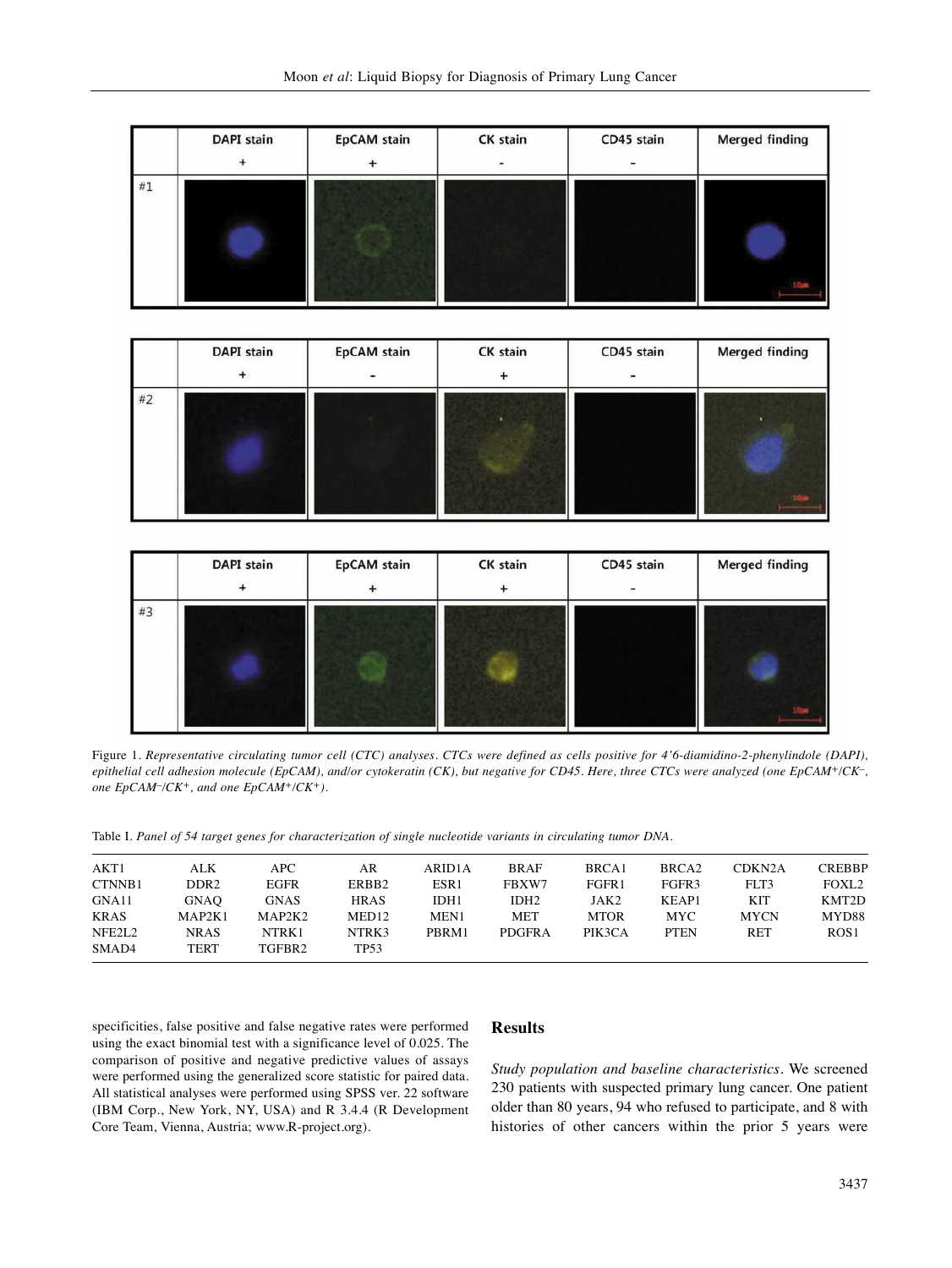

Figure 2. *Flowchart of patient selection.*

excluded. A total of 127 patients were enrolled and underwent diagnostic work-up for lung cancer and blood sampling for the liquid biopsy. Six were diagnosed with malignancies other than primary lung cancer [lymphoma  $(n=2)$ , thymoma  $(n=2)$ , atypical carcinoid (n=1) and solitary fibrous tumor of the pleura (n=1)]; 2 were diagnosed with synchronous multiple primary lung cancers; and 8 for whom data were inconclusive (because of incomplete work-up) were also excluded. Finally, 99 patients with primary lung cancer and 12 with benign pulmonary disease were analyzed (Figure 2). Their baseline characteristics are listed in Table II. The median age was 64 years (IQR=57-69 years); 78 (70%) were men. The initially suspected cancer stages were I and II in 39 patients (35%) and III and IV in 72 patients (65%). Following work-up for diagnosis, 99 patients had lung cancer and 12 patients had benign pulmonary disease, including pulmonary aspergillosis (n=2), pulmonary tuberculosis (n=3), non-specific inflammation (n=6) and sarcoidosis (n=1) were identified. The final clinical or pathological stages of lung cancer patients (n=99) were stage I-II NSCLC for 33 (33%) patients, stage III-IV NSCLC for 59 (60%) patienst, limited disease of SCLC for 1 (1%) patient and extensive disease of SCLC for 6 (6%) patients. In terms of histopathology, 55% of patients (62/99) had adenocarcinomas and 22% of patients (24/99) had squamous cell carcinomas. The most common comorbidity

was hypertension (n=38, 34%), followed by diabetes mellitus (n=23, 21%) and chronic obstructive pulmonary disease  $(n=14, 13\%)$ .

*Diagnostic performance of liquid biopsy assay*. Table III lists the diagnostic performances of the tumor marker and liquid biopsy assays. The diagnostic sensitivity of tumor marker (combination of CEA/CYFRA 21-1/NSE) was 66.7%, while the sensitivities of the ctDNA and CTC assays were 72.7% and 65.7%, respectively. The sensitivity of the combination CTC/ctDNA assay (95.0%) was significantly greater than the sensitivities of the CTC (*p<*0.001), ctDNA (*p<*0.001) or tumor marker (*p<*0.001) assays alone. Of the three different combinations of the two assays, the combined CTC/ctDNA assay achieved a sensitivity (95.0%) similar to the sensitivities of a combination tumor marker/ctDNA assay (88.9%; *p=*0.292) and a tumor marker/CTC assay (89.9%; *p=*0.454). The sensitivity of the tumor marker/CTC/ctDNA combination assay was similar (98.0%) to that of the CTC/ctDNA combination assay (95.0%; *p=*0.250).

The tumor marker (67.6%), CTC (63.1%), and ctDNA (69.4%) assays achieved similar diagnostic accuracies; the accuracy of the combination CTC/ctDNA assay was significantly greater (86.5%) than the accuracies of the CTC (*p<*0.001) or ctDNA (*p<*0.001) assays alone. The accuracy of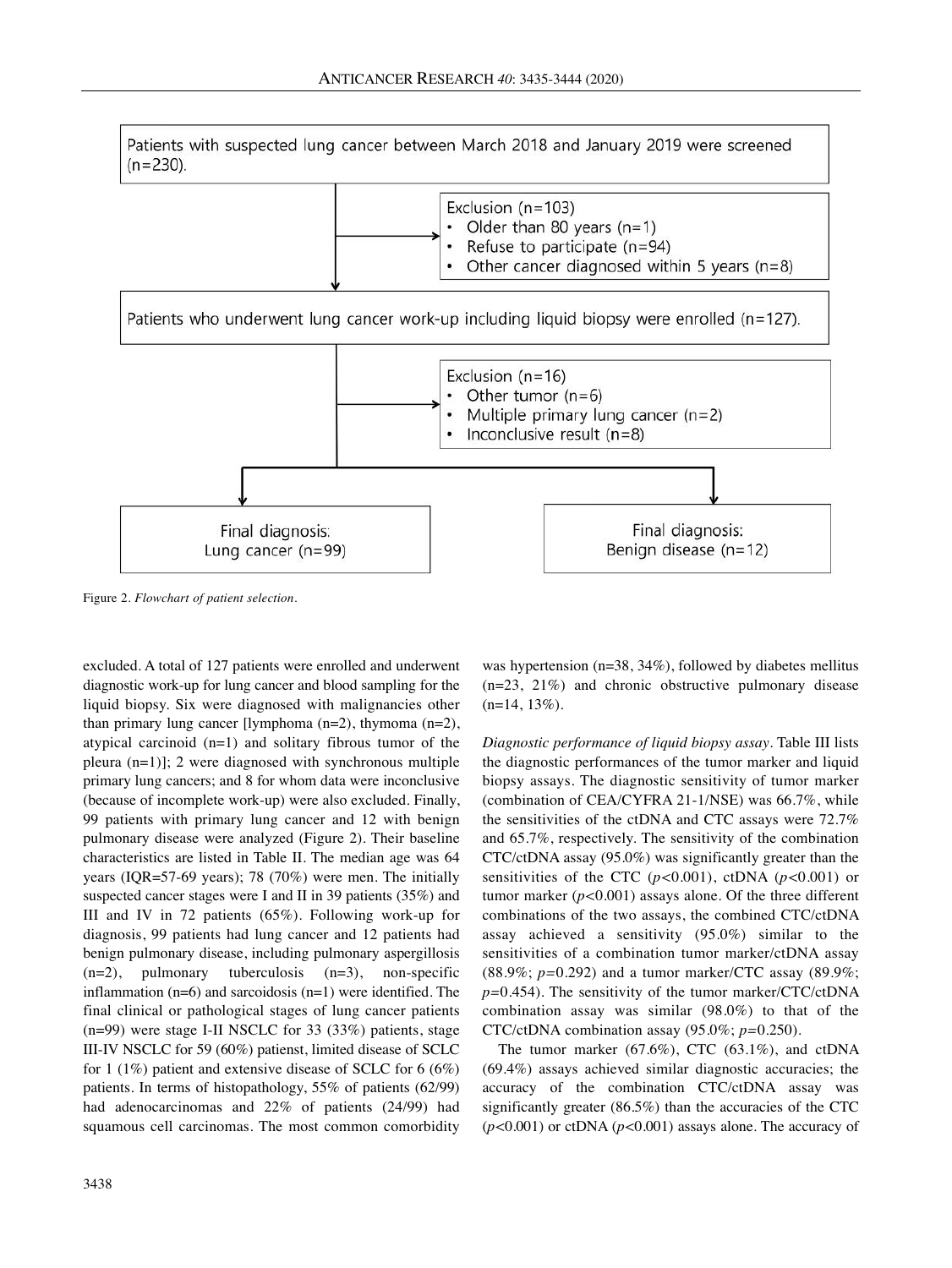Table II. *Characteristics of the study population (n=111).*

|                                                   | Total $(n=111)$ |
|---------------------------------------------------|-----------------|
| Age, years                                        | 64 (57-69)      |
| Male                                              | 78 (70)         |
| Smoking status                                    |                 |
| Never-smoker                                      | 39 (35)         |
| Smoker                                            | 72 (65)         |
| Smoking amount, pack-years                        | 40 (20-50)      |
| Initial suspected stage at the time of enrollment |                 |
| I                                                 | 24 (22)         |
| $\mathbf{I}$                                      | 15(13)          |
| Ш                                                 | 33 (30)         |
| IV                                                | 39 (35)         |
| Final diagnosis                                   |                 |
| Benign pulmonary disease*                         | 12 (11)         |
| Lung cancer                                       | 99 (89)         |
| Histopathology                                    |                 |
| Adenocarcinoma                                    | 62 (55)         |
| Squamous cell carcinoma                           | 24 (22)         |
| Large cell neuroendocrine carcinoma               | 1(1)            |
| Poorly differentiated non-small cell carcinoma    | 5(5)            |
| Small cell lung cancer                            | 7(6)            |
| Clinical or pathological stage of                 |                 |
| lung cancer patients $(n=99)$                     |                 |
| IA1                                               | 1(1)            |
| IA <sub>2</sub>                                   | 8(8)            |
| IA3                                               | 6 (6)           |
| <b>IB</b>                                         | 6(6)            |
| <b>IIA</b>                                        | 4(4)            |
| IІВ                                               | 8(8)            |
| ШA                                                | 21 (21)         |
| ШВ                                                | 5(5)            |
| ШC                                                | 3(3)            |
| <b>IVA</b>                                        | 12(12)          |
| <b>IVB</b>                                        | 18 (18)         |
| Limited disease of small cell lung cancer         | 1(1)            |
| Extensive disease of small cell lung cancer       | 6 (6)           |
| EGFR mutations detected in 99 lung cancer tissues | 36 (36)         |
| Comorbidities                                     |                 |
| Hypertension                                      | 38 (34)         |
| Diabetes mellitus                                 | 23 (21)         |
| Chronic obstructive pulmonary disease             | 14 (13)         |
| Previous tuberculosis infection                   | 12(11)          |
| Ischemic heart disease                            | 9(8)            |
| Stroke                                            | 5(5)            |
| Asthma                                            | 3(3)            |
| Chronic liver disease                             | 1(1)            |

Data are presented as medians (interquartile ranges) or as numbers (percentages). \*Benign pulmonary diseases included pulmonary aspergillosis  $(n=2)$ , pulmonary tuberculosis  $(n=3)$ , non-specific inflammation (n=6), and sarcoidosis (n=1).

the combination tumor marker/CTC/ctDNA (89.2%) assay was similar to that of the CTC/ctDNA assay (86.5%; *p=*0.250).

The CTC/ctDNA combination assay showed lower specificity (16.7%) than that of tumor marker (75.0%; *p=*0.048) alone. The positive predictive values of the CTC,

ctDNA, and combination of CTC/ctDNA assays were similar (*p=*0.374 for ctDNA *vs.* ctDNA/CTC combination; *p=*0.999 for CTC *vs.* ctDNA/CTC combination). The negative predictive values of the CTC, ctDNA, and combination of CTC/ctDNA assays were similar (*p=*0.754 for ctDNA *vs.* ctDNA/CTC combination; *p=*0.602 for CTC *vs.* ctDNA/CTC combination). The false positive rate of the combination CTC/ctDNA assay (83.3%) was greater than false positive rates of the ctDNA (58.3%; *p=*0.750), CTC (58.3%; *p=*0.750) or tumor marker (25.0%; *p=*0.048) assays alone. The false negative rate was lower in combination of CTC/ctDNA assay  $(5.1\%)$  than false negative rates of the ctDNA  $(27.3\%);$ *p<*0.001) or CTC (34.3%; *p<*0.001) assays alone.

*Subgroup analysis of diagnostic sensitivity of assays.* Diagnostic sensitivity was analyzed by tumor stage and histopathology type (Table IV). In 34 patients with stage I and II NSCLC and limited disease of SCLC, the sensitivities of the CTC, ctDNA and combined CTC/ctDNA assays were 67.6%, 61.8%, and 91.2%, respectively (*p=*0.008 for CTC *vs.* the combination assay; *p=*0.002 for ctDNA *vs.* the combination assay). In 36 patients with stage IV of NSCLC and extensive disease of SCLC, the sensitivity of the combination CTC/ctDNA assay was greater (97.2%) than the sensitivities of the CTC (69.4%; *p=*0.002) or ctDNA (80.6%; *p=*0.031) assays alone. In 62 patients with adenocarcinomas, the sensitivity of the combination CTC/ctDNA assay was greater (95.2%) than the sensitivities of the CTC (64.5%; *p<*0.001) or ctDNA (70.9%; *p<*0.001) assays alone. In 24 patients with squamous cell carcinomas, the sensitivity of the combination CTC/ctDNA assay (95.8%) was similar to that of ctDNA assay (75.0%; *p=*0.126) but greater than that of CTC assay (66.7%; *p=*0.032).

*CTCs.* The results of the CTC assay are summarized in Table V. The median CTC count in 10 ml blood was 3 (IQR=1-5); CTC numbers  $\geq 2$  (a positive finding) were detected in 72 patients (65 with lung cancer and 7 with benign pulmonary disease). The total CTC counts did not differ among stages (*p=*0.991) or histopathology types (*p=*0.899).

*Single-nucleotide variations of ctDNA.* Of the 111 patients who underwent liquid biopsy, 9 (8%) lung cancer patients failed to obtain the result of ctDNA analysis; these were regarded as false negatives for analysis purposes. Of the 102 patients for whom ctDNA data were available, 79 (77%) exhibited at least one alteration; the numbers of detected SNVs per gene are listed in Table VI. The median number of detected SNVs was 2 (IQR, 1-3); the most frequently detected SNV was TP53 (total count 103), followed by CDKN2A (total count 11), EGFR (total count 8) and PIK3CA (total count 8). Of the 36 patients with EGFR mutations detected in lung cancer tissue, the ctDNA assay detected EGFR mutation in blood sample of 8 (22%) patients.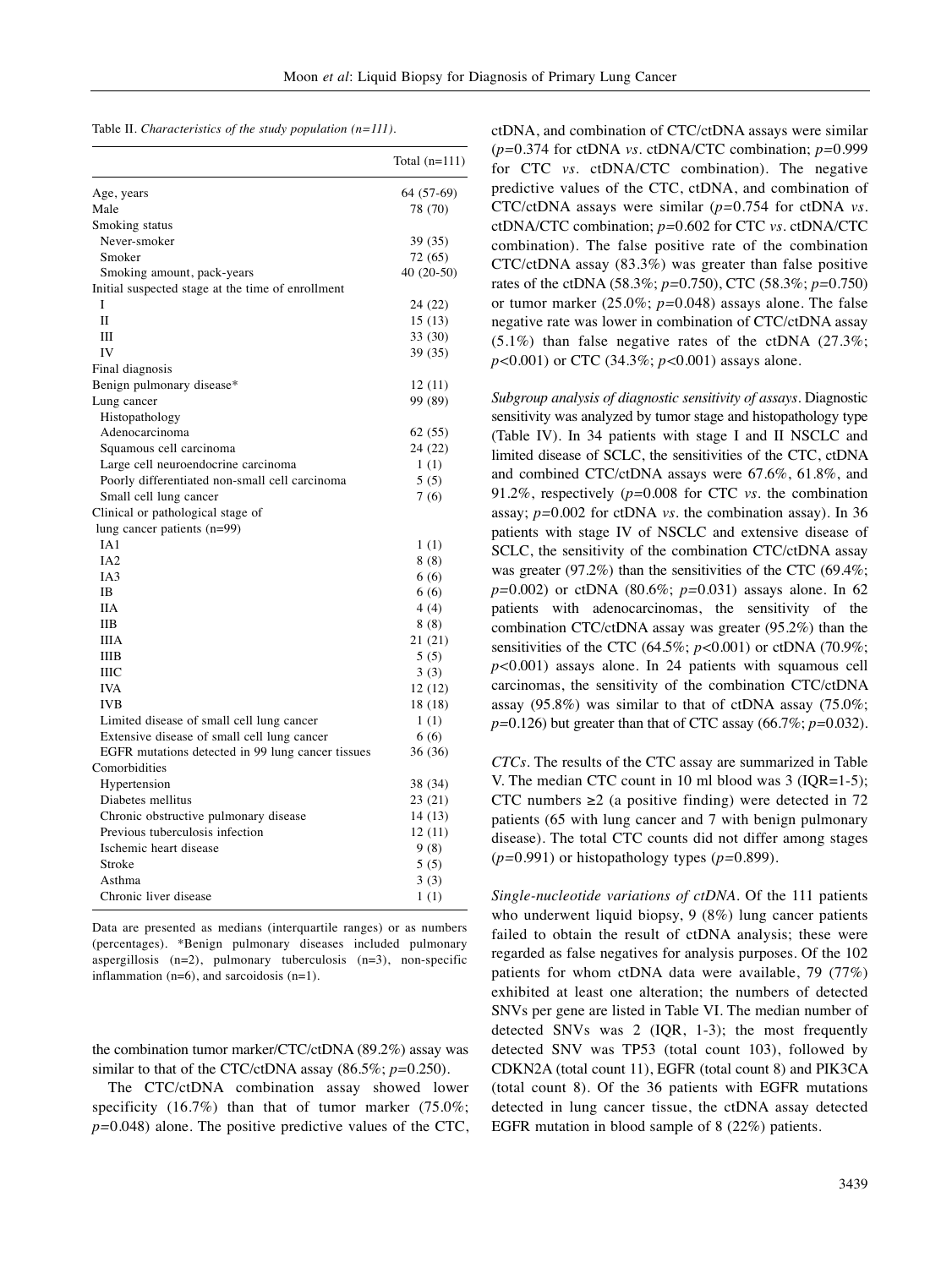|                                                        | <b>CEA</b>       | <b>CYFRA</b><br>$21 - 1$ | <b>NSE</b>                                  | Tumor<br>marker* | <b>CTC</b>                      | ctDNA           | Tumor<br>marker<br>$+CTC$   | Tumor<br>marker<br>+ctDNA | <b>CTC</b><br>$+ctDNA$ | Tumor<br>marker<br>+CTC+ctDNA               |
|--------------------------------------------------------|------------------|--------------------------|---------------------------------------------|------------------|---------------------------------|-----------------|-----------------------------|---------------------------|------------------------|---------------------------------------------|
| Test positive, n                                       | 29               | 42                       | 43                                          | 69               | 72                              | 79              | 98                          | 96                        | 104                    | 107                                         |
| Test negative, n                                       | 82               | 69                       | 68                                          | 42               | 39                              | 32              | 13                          | 15                        | 7                      | $\overline{4}$                              |
| Sensitivity, %                                         | 29.0             | 42.4                     | 40.4                                        | 66.7             | 65.7                            | 72.7            | 89.9                        | 88.9                      | 95.0                   | 98.0                                        |
| $(95\% \text{ CI})$                                    | $(19.4 - 37.2)$  | $(32.7 - 52.2)$          | $(30.7 - 50.1)$                             | $(57.4 - 75.9)$  | $(56.3 - 75.0)$                 | $(64.0 - 81.5)$ | $(84.0 - 95.8)$             | $(82.7-95.1)$             | $(90.6 - 99.3)$        | $(95.2 - 100.0)$                            |
| Accuracy, %                                            | 35.1             | 48.7                     | 44.1                                        | 67.6             | 63.1                            | 69.4            | 82.9                        | 82.9                      | 86.5                   | 89.2                                        |
| $(95\% \text{ CI})$                                    | $(26.3 - 44.0)$  | $(39.4 - 57.9)$          | $(34.9 - 53.4)$                             |                  | $(58.9-76.3)$ $(54.1-72.0)$     |                 | $(60.8-77.9)$ $(75.9-89.9)$ | $(75.9 - 89.9)$           | $(80.1 - 92.9)$        | $(83.4 - 95.0)$                             |
| Specificity, %                                         | 90.9             | 100.0                    | 75.0                                        | 75.0             | 41.7                            | 41.7            | 25.0                        | 33.3                      | 16.7                   | 16.7                                        |
| $(95\% \text{ CI})$                                    | $(76.0 - 100.0)$ | (N/A)                    | $(50.5-99.5)$                               |                  | $(50.5-99.5)$ $(13.8-69.6)$     | $(13.8-69.6)$   | $(0.5-49.5)$                | $(6.7 - 60.0)$            | $(0-37.8)$             | $(0-37.8)$                                  |
| Positive                                               | 96.7             | 100.0                    | 93.0                                        | 95.7             | 90.3                            | 91.1            | 90.8                        | 91.7                      | 90.4                   | 90.7                                        |
| predictive<br>value, $%$                               | $(89.9 - 100.0)$ | (N/A)                    | $(85.4-100.0)$ $(90.8-100.0)$ $(83.4-97.1)$ |                  |                                 |                 | $(84.9-97.4)$ $(85.1-96.5)$ | $(86.1 - 97.2)$           | $(84.7-96.1)$          | $(85.1 - 96.2)$                             |
| $(95\% \text{ CI})$                                    |                  |                          |                                             |                  |                                 |                 |                             |                           |                        |                                             |
| Negative                                               | 12.4             | 17.4                     | 13.2                                        | 21.4             | 12.8                            | 15.6            | 23.1                        | 26.7                      | 28.6                   | 50.0                                        |
| predictive<br>value, $%$<br>$(95\% \text{ CI})$        | $(6.0-20.8)$     | $(8.5 - 26.3)$           | $(5.2 - 21.3)$                              | $(9.0 - 33.8)$   | $(2.3-23.3)$                    | $(3.0-28.2)$    | $(0.2 - 46.0)$              | $(4.3-49.1)$              | $(0-62.0)$             | $(1.0-99.0)$                                |
| False positive                                         | 9.1              | $\boldsymbol{0}$         | 25.0                                        | 25.0             | 58.3                            | 58.3            | 75.0                        | 66.7                      | 83.3                   | 83.3                                        |
| rate, %<br>$(95\% \text{ CI})$                         | $(0-24.0)$       | (N/A)                    | $(0.5-49.5)$                                | $(0.5-49.5)$     | $(30.4 - 86.2)$                 | $(30.4 - 86.2)$ | $(50.5-99.5)$               |                           |                        | $(40.0-93.3)$ $(62.3-100.0)$ $(62.3-100.0)$ |
| False negative                                         | 71.0             | 57.6                     | 59.6                                        | 33.3             | 34.3                            | 27.3            | 10.1                        | 11.1                      | 5.1                    | 2.0                                         |
| rate, $\%$ (95\% CI) (6.0-20.8)<br>$(95\% \text{ CI})$ |                  | $(47.8 - 69.2)$          | $(5.2 - 21.3)$                              |                  | $(24.1 - 47.6)$ $(25.0 - 49.3)$ | $(18.5 - 42.7)$ | $(4.2 - 26.5)$              | $(4.9-27.0)$              | $(0.7 - 21.3)$         | $(0-15.8)$                                  |

Table III. Diagnostic performance of circulating tumor cells (CTC), circulating tumor DNA (ctDNA), and tumor marker assays for detection of lung *cancer (n=111).*

\*Combination of CEA, CYFRA21-1, and NSE assays. CEA: Carcinoembryonic antigen; NSE: neuron-specific enolase; CI: confidence interval; N/A: not applicable.

#### **Discussion**

We prospectively evaluated liquid biopsy diagnostic performance in 111 patients with suspected lung cancer. The combination CTC/ctDNA assay sensitivity (95.0%) was significantly greater than the sensitivities of the CTC (65.7%), ctDNA (72.7%) or tumor marker (66.7%) assays alone. The specificity of the combination assay was lower (16.7%) than the specificities of the CTC (41.7%), ctDNA (41.7%) or tumor marker (75.0%) assays alone. In subgroup analysis, the sensitivity of the combined assay was greater than the sensitivities of the CTC or ctDNA assays alone, regardless of tumor stage or histopathology type. The median number of CTCs detected was 3 (IQR=1-5). The most frequently detected SNVs of ctDNA were TP53, CDKN2A, and EGFR.

Previous studies focused on differences between the CTC and ctDNA assays(3, 10). Because ctDNA is not directly derived from CTCs (19), neither assay was obviously preferable; thus, use of the two assays in a complementary manner has been suggested (3, 10, 13, 19, 20). Herein, we assessed ctDNA and CTCs in the same blood sample; the combination assay achieved greater diagnostic sensitivity than either assay alone. To the best of our knowledge, this is the first study to demonstrate the synergism of the CTC and ctDNA assays in terms of lung cancer diagnosis. Compared to the established conventional biomarker assay, the CTC assay achieved a greater diagnostic efficacy; we found that the combination CTC/ctDNA assay was more sensitive than an assay using three conventional tumor markers (21). Liquid biopsy is clinically relevant in terms of lung cancer screening (7, 13, 22); the combination CTC/ctDNA assay may allow earlier cancer diagnosis and improved prognosis.

In terms of lung cancer diagnosis, the CTC assay sensitivities vary based on the technique used and the study population evaluated (3). We found that the assay sensitivity (65%) was greater than that of previous reports (23-25). A combination of CTC/conventional tumor marker has been suggested to enhance diagnostic performance (21, 26), which is in consistence with our findings. On the other hand, although the associations between CTC numbers and stage/histological type (NSCLC *vs.* SCLC) were controversial in previous studies (24, 27, 28), we found no differences in CTC numbers by stage or histological type. Various CTC detection methods have yielded different results and standardized platforms are required in the future (9, 13).

Earlier ctDNA assay studies achieved sensitivities of 36- 58% in patients with stage I-IV NSCLC (29-31); our result was superior (72.7%). The evaluated mutations have varied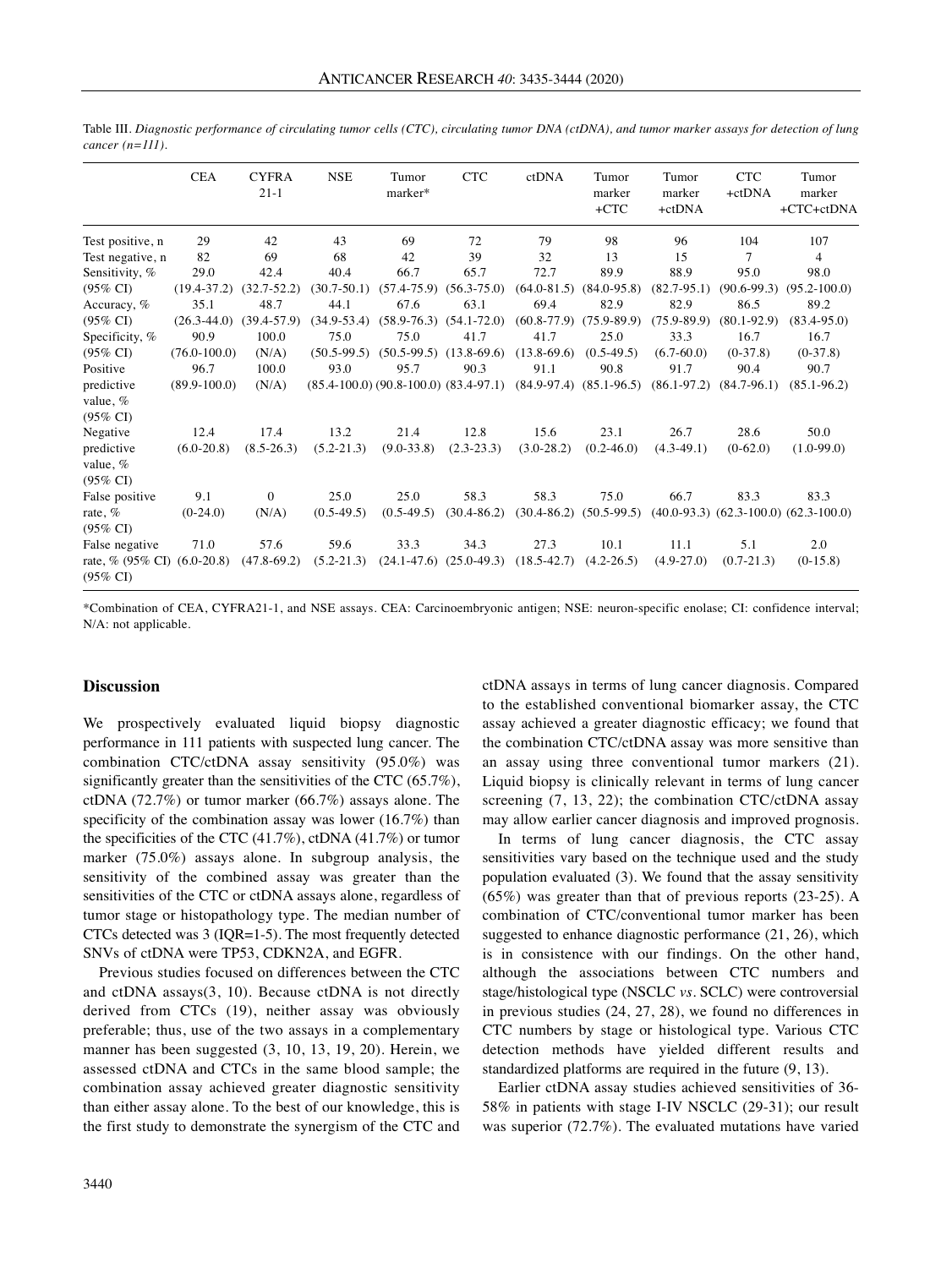|                                                          | <b>CEA</b>         | <b>CYFRA</b>             | <b>NSE</b><br>$21 - 1$ | Tumor marker*                              | <b>CTC</b>                            | ctDNA          | Tumor<br>marker+CTC                                       | Tumor<br>marker<br>+ctDNA | <b>CTC</b><br>+ctDNA | Tumor<br>marker<br>+CTC+ctDNA                                             |
|----------------------------------------------------------|--------------------|--------------------------|------------------------|--------------------------------------------|---------------------------------------|----------------|-----------------------------------------------------------|---------------------------|----------------------|---------------------------------------------------------------------------|
| Stage I & II and<br>$LD (n=34)$                          |                    |                          |                        |                                            |                                       |                |                                                           |                           |                      |                                                                           |
| Test positive, n                                         | 5                  | $\overline{\mathcal{L}}$ | 8                      | 14                                         | 23                                    | 21             | 27                                                        | 27                        | 31                   | 32                                                                        |
| Test negative, n                                         | 29                 | 30                       | 26                     | 20                                         | 11                                    | 13             | $\tau$                                                    | 7                         | 3                    | $\overline{c}$                                                            |
| Sensitivity, %                                           | 14.7               | 11.7                     | 23.5                   | 41.2                                       | 67.6                                  | 61.8           | 79.4                                                      | 79.4                      | 91.2                 | 94.1                                                                      |
| $(95\% \text{ CI})$<br>Stage III $(n=29)$                | $(2.8-26.6)$       | $(0.9-22.6)$             | $(9.3 - 37.8)$         | $(24.6 - 57.7)$                            | $(51.9 - 83.4)$                       |                | $(45.4 - 78.1)$ $(65.8 - 93.0)$                           |                           |                      | $(65.8-93.0)$ $(81.6-100.0)$ $(86.2-100.0)$                               |
| Test positive, n                                         | 5                  | 13                       | 8                      | 19                                         | 17                                    | 22             | 26                                                        | 25                        | 28                   | 29                                                                        |
| Test negative, n.                                        | 24                 | 16                       | 21                     | 10                                         | 12                                    | 7              | 3                                                         | $\overline{4}$            | $\mathbf{1}$         | $\mathbf{0}$                                                              |
| Sensitivity, %                                           | 17.2               | 44.8                     | 27.6                   | 65.5                                       | 58.6                                  | 75.9           | 89.7                                                      | 86.2                      | 96.6                 | 100.0                                                                     |
| $(95\% \text{ CI})$<br>Stage IV & ED<br>$(n=36)$         | $(3.5 - 31.0)$     | $(26.7 - 62.9)$          | $(11.3-43.9)$          | $(48.2 - 82.8)$                            | $(40.7 - 76.6)$                       |                | $(60.3-91.4)$ $(78.6-100.0)$ $(73.7-98.8)$ $(89.9-100.0)$ |                           |                      | (N/A)                                                                     |
| Test positive, n                                         | 18                 | 24                       | 23                     | 33                                         | 25                                    | 29             | 36                                                        | 36                        | 35                   | 36                                                                        |
| Test negative, n.                                        | 18                 | 12                       | 13                     | 3                                          | 11                                    | $\overline{7}$ | $\Omega$                                                  | $\overline{0}$            | $\mathbf{1}$         | $\mathbf{0}$                                                              |
| Sensitivity, %                                           | 50.0               | 66.7                     | 63.9                   | 91.7                                       | 69.4                                  | 80.6           | 100.0                                                     | 100.0                     | 97.2                 | 100.0                                                                     |
| $(95\% \text{ CI})$                                      | $(33.7-66.3)$      | $(51.3 - 82.1)$          |                        | $(48.2-79.6)$ $(82.6-100.0)$ $(54.4-84.5)$ |                                       | $(67.6-93.5)$  | (N/A)                                                     | (N/A)                     | $(91.9 - 100.0)$     | (N/A)                                                                     |
| Adenocarcinoma<br>$(n=62)$                               |                    |                          |                        |                                            |                                       |                |                                                           |                           |                      |                                                                           |
| Test positive, n                                         | 23                 | 20                       | 19                     | 37                                         | 40                                    | 44             | 55                                                        | 52                        | 59                   | 61                                                                        |
| Test negative, n                                         | 39                 | 42                       | 43                     | 25                                         | 22                                    | 18             | $\tau$                                                    | 10                        | 3                    | $\mathbf{1}$                                                              |
| Sensitivity, %                                           | 37.1               | 32.3                     | 30.6                   | 59.7                                       | 64.5                                  | 70.9           | 88.7                                                      | 83.9                      | 95.2                 | 98.4                                                                      |
| $(95\% \text{ CI})$                                      | $(25.1 - 49.1)$    | $(20.6 - 43.9)$          |                        | $(19.2-42.1)$ $(47.5-71.9)$ $(52.6-76.4)$  |                                       |                | $(59.7-82.3)$ $(80.8-96.6)$                               |                           |                      | $(74.7-93.0)$ $(89.8-100.0)$ $(95.3-100.0)$                               |
| Squamous cell<br>carcinoma (n=24)                        |                    |                          |                        |                                            |                                       |                |                                                           |                           |                      |                                                                           |
| Test positive, n                                         | 4                  | 13                       | 11                     | 18                                         | 16                                    | 18             | 22                                                        | 23                        | 23                   | 23                                                                        |
| Test negative, n                                         | 20                 | 11                       | 13                     | 6                                          | 8                                     | 6              | $\overline{2}$                                            | 1                         | $\mathbf{1}$         | $\mathbf{1}$                                                              |
| Sensitivity, %                                           | 16.7               | 54.2                     | 45.8                   | 75.0                                       | 66.7                                  | 75.0           | 91.7                                                      | 95.8                      | 95.8                 | 95.8                                                                      |
| $(95\% \text{ CI})$<br>Small cell lung<br>cancer $(n=7)$ | $(1.8-31.6)$       | $(34.2 - 74.1)$          | $(25.9 - 65.8)$        | $(57.7-92.3)$                              | $(47.8 - 85.5)$                       |                |                                                           |                           |                      | $(57.7-92.3)$ $(80.6-100.0)$ $(87.8-100.0)$ $(87.8-100.0)$ $(87.8-100.0)$ |
| Test positive, n                                         | 1                  | 4                        | 7                      | 7                                          | 6                                     | 6              | 7                                                         | 7                         | 7                    | 7                                                                         |
| Test negative, n                                         | 6                  | 3                        | $\mathbf{0}$           | $\boldsymbol{0}$                           | $\mathbf{1}$                          | 1              | $\overline{0}$                                            | $\boldsymbol{0}$          | $\boldsymbol{0}$     | $\boldsymbol{0}$                                                          |
| Sensitivity, %<br>$(95\% \text{ CI})$                    | 14.3<br>$(0-40.2)$ | 57.1<br>$(20.5 - 93.8)$  | 100.0<br>(N/A)         | 100.0<br>(N/A)                             | 85.7<br>$(59.8-100.0)$ $(59.8-100.0)$ | 85.7           | 100.0<br>(N/A)                                            | 100.0<br>(N/A)            | 100.0<br>(N/A)       | 100.0<br>(N/A)                                                            |

Table IV. Subgroup analysis of diagnostic sensitivities of circulating tumor cells (CTC), circulating tumor DNA (ctDNA), and tumor marker assays *by tumor stage and histopathology type.*

\*Combination of CEA, CYFRA 21-1, and NSE assays. CEA: Carcinoembryonic antigen; NSE: neuron-specific enolase; LD: limited disease of small cell lung cancer; ED: extensive disease of small cell lung cancer; CI: confidence interval; N/A, not applicable.

Table V. *Circulating tumor cell (CTC) counts by stage and histopathology type (n=111).*

|                                   | Total CTC counts | $EpCAM+/CK$ $CTCs$ | $EpCAM-CK+CTCs$ | EpCAM <sup>+</sup> /CK <sup>+</sup> CTC <sub>s</sub> |
|-----------------------------------|------------------|--------------------|-----------------|------------------------------------------------------|
| All patients $(n=111)$            | $3(1-5)$         | $0(0-1)$           | $0(0-1)$        | $1(0-3)$                                             |
| Benign pulmonary disease $(n=12)$ | $2.5(0-5)$       | $0(0-1)$           | $0(0-0.75)$     | $1(0-2.75)$                                          |
| Lung cancer $(n=99)$              | $3(1-5)$         | $0(0-1)$           | $0(0-1)$        | $1(0-3)$                                             |
| Stage I+II and LD $(n=34)$        | $2(1-4.25)$      | $0(0-1)$           | $0(0-1)$        | $1(0-3)$                                             |
| Stage III $(n=29)$                | $3(1-5)$         | $0(0-1)$           | $0(0-1)$        | $2(0-3)$                                             |
| Stage IV and ED $(n=36)$          | $3(1-4.75)$      | $0(0-2)$           | $0(0-1)$        | $1(0-2)$                                             |
| Adenocarcinoma (n=62)             | $2(1-5)$         | $0(0-1)$           | $0(0-1)$        | $1(0-2.25)$                                          |
| Squamous cell carcinoma $(n=24)$  | $3(1-5)$         | $0(0-1)$           | $0(0-1)$        | $1.5(0-3)$                                           |
| Small cell lung cancer $(n=7)$    | $3(2-5)$         | $0(0-1)$           | $0(0-1)$        | $2(0-4)$                                             |

Data are presented as medians (interquartile ranges). EpCAM: Epithelial cell adhesion molecule; CK: cytokeratin; LD: limited disease of small cell lung cancer; ED: extensive disease of small cell lung cancer.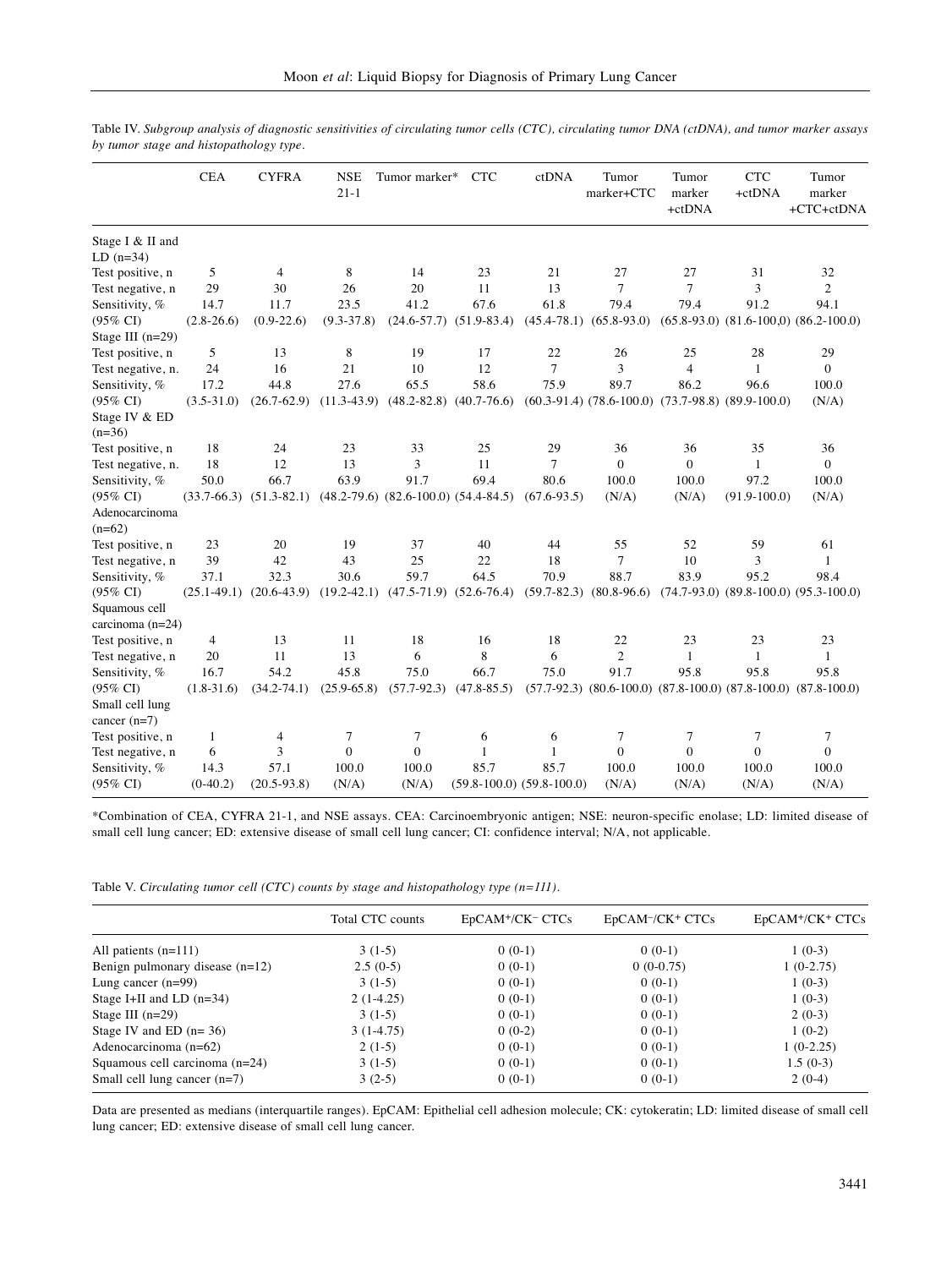|  |  |  |  |  | Table VI. Single nucleotide variations in circulating tumor DNA. |  |  |
|--|--|--|--|--|------------------------------------------------------------------|--|--|
|--|--|--|--|--|------------------------------------------------------------------|--|--|

| Gene              | Total          |
|-------------------|----------------|
| <b>ALK</b>        | $\overline{4}$ |
| <b>APC</b>        | 5              |
| AR                | 5              |
| ARID1A            | $\overline{4}$ |
| <b>BRAF</b>       | $\overline{c}$ |
| BRCA1             | 5              |
| BRCA <sub>2</sub> | 5              |
| CDKN2A            | 11             |
| <b>CREBBP</b>     | $\overline{c}$ |
| <b>EGFR</b>       | 8              |
| ERBB2             | $\mathbf{1}$   |
| FGFR3             | 6              |
| <b>GNAQ</b>       | $\mathbf{1}$   |
| JAK2              | $\overline{c}$ |
| <b>KIT</b>        | 8              |
| KMT2D             | $\mathbf{2}$   |
| <b>KRAS</b>       | 3              |
| MAP2K1            | $\mathbf{1}$   |
| MAP2K1            | $\mathbf{1}$   |
| MED12             | $\overline{c}$ |
| <b>MET</b>        | $\overline{c}$ |
| <b>MTOR</b>       | $\mathbf{1}$   |
| NFE2L2            | $\overline{c}$ |
| <b>NRAS</b>       | $\mathbf{1}$   |
| PBRM1             | 5              |
| <b>PDGFRA</b>     | $\overline{4}$ |
| PIK3CA            | 8              |
| <b>PTEN</b>       | 9              |
| <b>RET</b>        | $\overline{c}$ |
| ROS <sub>1</sub>  | $\overline{c}$ |
| SMAD4             | $\mathbf{1}$   |
| <b>TERT</b>       | 3              |
| TP53;WRAP53       | $\overline{2}$ |
| <b>TP53</b>       | 103            |

among studies; mutations in EGFR have been reported (29, 30) as well as mutations in KRAS, BRAF, HER2 and PIK3CA (31). The detection levels of EGFR mutations in both ctDNA and tissue were relatively low in a previous study (35%, 16/45) (30), as well as in our present work (22%, 8/36). The discordance in terms of genomic alterations of matched tumor tissue and ctDNA in blood may suggest the possibility that tissue and ctDNA analyses are complementary (32, 33).

Our study had certain limitations. First, we enrolled a relatively small number of patients with benign pulmonary disease (n=12); thus, assay specificity was not adequately evaluated. The diagnostic specificities of CTC and ctDNA were quite lower than the specificity of a conventional tumor marker combination. In previous reports, ctDNA false positives were attributed to age-related somatic mutations and clonal hematopoiesis (34, 35). In addition, CTCs could be detected in patients with benign disease and the CTC count could increase in larger blood volume (36, 37). These factors pose challenges for clinical application of liquid biopsy, such that more precise detection is required. Second, ctDNA data were missing for some patients suggesting that the technology for ctDNA isolation and genomic data analysis should be improved. Finally, the clinical utility of liquid biopsy in patients with multiple primary lung cancers and other tumors was not evaluated. We focused on liquid biopsy for the diagnosis of primary lung cancer; therefore, more research is needed regarding rare types of malignancy.

In conclusion, the combination CTC/ctDNA assay achieved primary lung cancer diagnostic sensitivity greater than those of the CTC or ctDNA assays alone. Therefore, it may be clinically useful for the early detection of lung cancer. Further studies with larger sample sizes are needed to confirm these findings.

# **Conflicts of Interest**

Ji-ho Kim, Hyuk-Jung Kwon, Jin-Sik Bae, and Sunghoon Lee are employees and shareholders of EDGC Inc. Seong Keun Kim, Hye Seon Lee, Mi-Young Choi and Byung Hee Jeon are employees of Cytogen Inc. Seong Keun Kim, Hye Seon Lee and Byung Hee Jeon are shareholders of Cytogen Inc.

# **Authors' Contributions**

S.M.M.: Conceptualization, data curation, formal analysis, writingoriginal draft, methodology. J.-H.K.: Data curation, resources, methodology. S.K.K.: Data curation, resources, methodology. S.K.: Data curation, formal analysis. H.-J.K.: Data curation, resources, methodology. J.-S.B: Data curation, resources, methodology. S.L.: Data curation, resources, methodology. H.S.L: Data curation, resources, methodology. M.-Y.C.: Data curation, resources, methodology. B.H.J.: Data curation, resources, methodology. B.-H.J.: Resources, writing-review & editing. K.L.: Resources, writing-review & editing. H.K.K.: Resources, writing-review & editing. J.K.: Resources, writing-review & editing. S.-W.U.: Conceptualization, resources, data curation, formal analysis, writing- original draft, writing-review & editing, methodology, supervision.

#### **Acknowledgements**

This study did not receive any specific grant from any funding agency in the public or not-for-profit sectors. This research was supported by the research fund from CytoGen Inc. (Seoul, Republic of Korea) and EDGC, Inc. (Incheon, Republic of Korea).

### **References**

- 1 Cheng TY, Cramb SM, Baade PD, Youlden DR, Nwogu C and Reid ME: The international epidemiology of lung cancer: latest trends, disparities, and tumor characteristics. J Thorac Oncol *11(10)*: 1653- 1671, 2016. PMID: 27364315. DOI: 10.1016/j.jtho.2016.05.021
- 2 Siegel RL, Miller KD and Jemal A: Cancer statistics, 2016. CA Cancer J Clin *66(1)*: 7-30, 2016. PMID: 26742998. DOI: 10.3322/caac.21332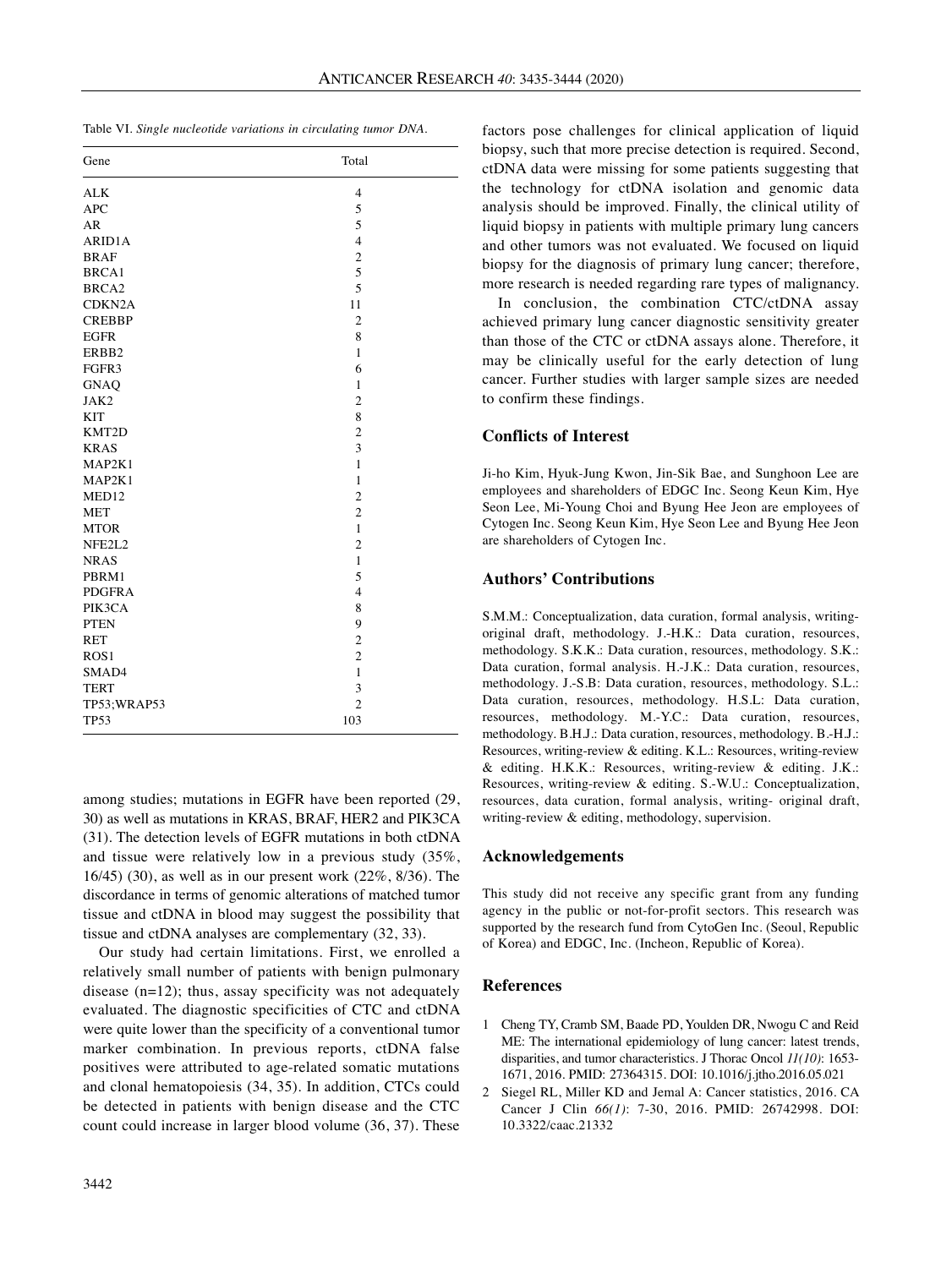- 3 Calabuig-Farinas S, Jantus-Lewintre E, Herreros-Pomares A and Camps C: Circulating tumor cells versus circulating tumor DNA in lung cancer-which one will win? Transl Lung Cancer Res *5(5)*: 466-482, 2016. PMID: 27826528. DOI: 10.21037/tlcr.2016.10.02
- 4 Lu J and Han B: Liquid biopsy promotes non-small cell lung cancer precision therapy. Technol Cancer Res Treat *17*: 1533033818801809, 2018. PMID: 30244652. DOI: 10.1177/1533033818801809
- 5 Siravegna G, Mussolin B, Venesio T, Marsoni S, Seoane J, Dive C, Papadopoulos N, Kopetz S, Corcoran RB, Siu LL and Bardelli A: How liquid biopsies can change clinical practice in oncology. Ann Oncol *30(10)*: 1580-1590, 2019. PMID: 31373349. DOI: 10.1093/annonc/mdz227
- 6 Esposito A, Criscitiello C, Locatelli M, Milano M and Curigliano G: Liquid biopsies for solid tumors: Understanding tumor heterogeneity and real time monitoring of early resistance to targeted therapies. Pharmacol Ther *157*: 120-124, 2016. PMID: 26615782. DOI: 10.1016/j.pharmthera.2015.11.007
- 7 Tanos R and Thierry AR: Clinical relevance of liquid biopsy for cancer screening. Transl Cancer Res *7*: S105-129, 2018. DOI: 10.21037/tcr.2018.01.31
- 8 Mayo-de-Las-Casas C, Garzon Ibanez M, Jordana-Ariza N, Garcia-Pelaez B, Balada-Bel A, Villatoro S, Malapelle U, Karachaliou N, Troncone G, Rosell R and Molina-Vila MA: An update on liquid biopsy analysis for diagnostic and monitoring applications in non-small cell lung cancer. Expert Rev Mol Diagn *18(1)*: 35-45, 2018. PMID: 29172773. DOI: 10.1080/14737159.2018.1407243
- 9 Santarpia M, Liguori A, D'Aveni A, Karachaliou N, Gonzalez-Cao M, Daffina MG, Lazzari C, Altavilla G and Rosell R: Liquid biopsy for lung cancer early detection. J Thorac Dis *10(Suppl 7)*: S882-S897, 2018. PMID: 29780635. DOI: 10.21037/jtd.2018.03.81
- 10 Kidess E and Jeffrey SS: Circulating tumor cells versus tumorderived cell-free DNA: rivals or partners in cancer care in the era of single-cell analysis? Genome Med *5(8)*: 70, 2013. PMID: 23953663. DOI: 10.1186/gm474
- 11 Lim M, Kim CJ, Sunkara V, Kim MH and Cho YK: Liquid biopsy in lung cancer: clinical applications of circulating biomarkers (CTCs and ctDNA). Micromachines (Basel) *9(3)*: 100, 2018. PMID: 30424034. DOI: 10.3390/mi9030100
- 12 Schwarzenbach H, Hoon DS and Pantel K: Cell-free nucleic acids as biomarkers in cancer patients. Nat Rev Cancer *11(6)*: 426-437, 2011. PMID: 21562580. DOI: 10.1038/nrc3066
- 13 Castro-Giner F, Gkountela S, Donato C, Alborelli I, Quagliata L, Ng CKY, Piscuoglio S and Aceto N: Cancer diagnosis using a liquid biopsy: challenges and expectations. Diagnostics (Basel) *8(2)*: 31, 2018. PMID: 29747380. DOI: 10.3390/diagnostics8020031
- 14 Choi SY, Lim B, Kyung YS, Kim Y, Kim BM, Jeon BH, Park JC, Sohn YW, Lee JH, Uh JH, Jang S and Kim CS: Circulating tumor cell counts in patients with localized prostate cancer including those under active surveillance. In Vivo *33(5)*: 1615- 1620, 2019. PMID: 31471413. DOI: 10.21873/invivo.11645
- 15 Chen W, Liu Q, Tan SY and Jiang YH: Association between carcinoembryonic antigen, carbohydrate antigen 19-9 and body mass index in colorectal cancer patients. Mol Clin Oncol *1(5)*: 879-886, 2013. PMID: 24649265. DOI: 10.3892/mco.2013.158
- 16 Park SH, Ku KB, Chung HY and Yu W: Prognostic significance of serum and tissue carcinoembryonic antigen in patients with gastric adenocarcinomas. Cancer Res Treat *40(1)*: 16-21, 2008. PMID: 19688060. DOI: 10.4143/crt.2008.40.1.16
- 17 Li X, Lu J, Ren H, Chen T, Gao L, Di L, Song Z, Zhang Y, Yang T, Thakur A, Zhou SF, Yin Y and Chen M: Combining multiple serum biomarkers in tumor diagnosis: A clinical assessment. Mol Clin Oncol *1(1)*: 153-160, 2013. PMID: 24649139. DOI: 10.3892/mco.2012.23
- 18 Esscher T, Steinholtz L, Bergh J, Nou E, Nilsson K and Pahlman S: Neurone specific enolase: a useful diagnostic serum marker for small cell carcinoma of the lung. Thorax *40(2)*: 85-90, 1985. PMID: 2983452. DOI: 10.1136/thx.40.2.85
- 19 Bettegowda C, Sausen M, Leary RJ, Kinde I, Wang Y, Agrawal N, Bartlett BR, Wang H, Luber B, Alani RM, Antonarakis ES, Azad NS, Bardelli A, Brem H, Cameron JL, Lee CC, Fecher LA, Gallia GL, Gibbs P, Le D, Giuntoli RL, Goggins M, Hogarty MD, Holdhoff M, Hong SM, Jiao Y, Juhl HH, Kim JJ, Siravegna G, Laheru DA, Lauricella C, Lim M, Lipson EJ, Marie SK, Netto GJ, Oliner KS, Olivi A, Olsson L, Riggins GJ, Sartore-Bianchi A, Schmidt K, Shih l M, Oba-Shinjo SM, Siena S, Theodorescu D, Tie J, Harkins TT, Veronese S, Wang TL, Weingart JD, Wolfgang CL, Wood LD, Xing D, Hruban RH, Wu J, Allen PJ, Schmidt CM, Choti MA, Velculescu VE, Kinzler KW, Vogelstein B, Papadopoulos N and Diaz LA, Jr.: Detection of circulating tumor DNA in early- and late-stage human malignancies. Sci Transl Med *6(224)*: 224ra224, 2014. PMID: 24553385. DOI: 10.1126/scitranslmed.3007094
- 20 Ignatiadis M and Dawson SJ: Circulating tumor cells and circulating tumor DNA for precision medicine: dream or reality? Ann Oncol *25(12)*: 2304-2313, 2014. PMID: 25336116. DOI: 10.1093/annonc/mdu480
- 21 Wang L, Wu C, Qiao L, Yu W, Guo Q, Zhao M, Yang G, Zhao H and Lou J: Clinical significance of folate receptor-positive circulating tumor cells detected by ligand-targeted polymerase chain reaction in lung cancer. J Cancer *8(1)*: 104-110, 2017. PMID: 28123603. DOI: 10.7150/jca.16856
- 22 Johann DJ, Jr., Steliga M, Shin IJ, Yoon D, Arnaoutakis K, Hutchins L, Liu M, Liem J, Walker K, Pereira A, Yang M, Jeffus SK, Peterson E and Xu J: Liquid biopsy and its role in an advanced clinical trial for lung cancer. Exp Biol Med (Maywood) *243(3)*: 262-271, 2018. PMID: 29405770. DOI: 10.1177/1535370217750087
- 23 Carlsson A, Nair VS, Luttgen MS, Keu KV, Horng G, Vasanawala M, Kolatkar A, Jamali M, Iagaru AH, Kuschner W, Loo BW, Jr., Shrager JB, Bethel K, Hoh CK, Bazhenova L, Nieva J, Kuhn P and Gambhir SS: Circulating tumor microemboli diagnostics for patients with non-small-cell lung cancer. J Thorac Oncol *9(8)*: 1111-1119, 2014. PMID: 25157764. DOI: 10.1097/JTO.0000000000000235
- 24 Hofman V, Long E, Ilie M, Bonnetaud C, Vignaud JM, Flejou JF, Lantuejoul S, Piaton E, Mourad N, Butori C, Selva E, Marquette CH, Poudenx M, Sibon S, Kelhef S, Venissac N, Jais JP, Mouroux J, Molina TJ, Vielh P and Hofman P: Morphological analysis of circulating tumour cells in patients undergoing surgery for nonsmall cell lung carcinoma using the isolation by size of epithelial tumour cell (ISET) method. Cytopathology *23(1)*: 30-38, 2012. PMID: 21210876. DOI: 10.1111/j.1365-2303.2010.00835.x
- 25 Hofman V, Bonnetaud C, Ilie MI, Vielh P, Vignaud JM, Flejou JF, Lantuejoul S, Piaton E, Mourad N, Butori C, Selva E, Poudenx M, Sibon S, Kelhef S, Venissac N, Jais JP, Mouroux J, Molina TJ and Hofman P: Preoperative circulating tumor cell detection using the isolation by size of epithelial tumor cell method for patients with lung cancer is a new prognostic